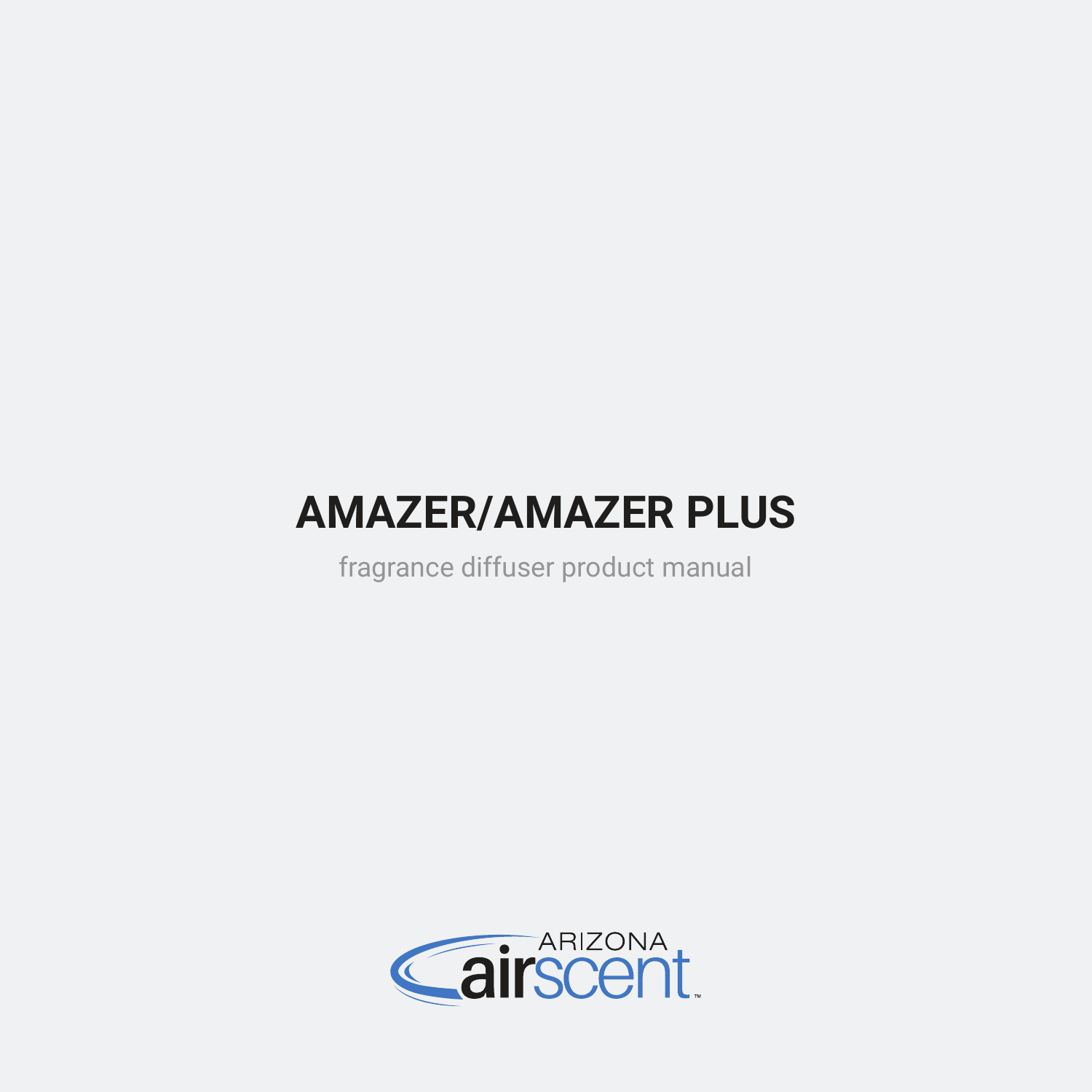## SPECIFICATIONS

## **Plug and Play Bluetooth Control 4 Intensity Levels**

| Product  | Amazer Plus                       |  |
|----------|-----------------------------------|--|
| Size     | $3.4'' \times 2.5'' \times 8.4''$ |  |
| Volume   | 4 fl oz                           |  |
| Coverage | 1080 sf                           |  |



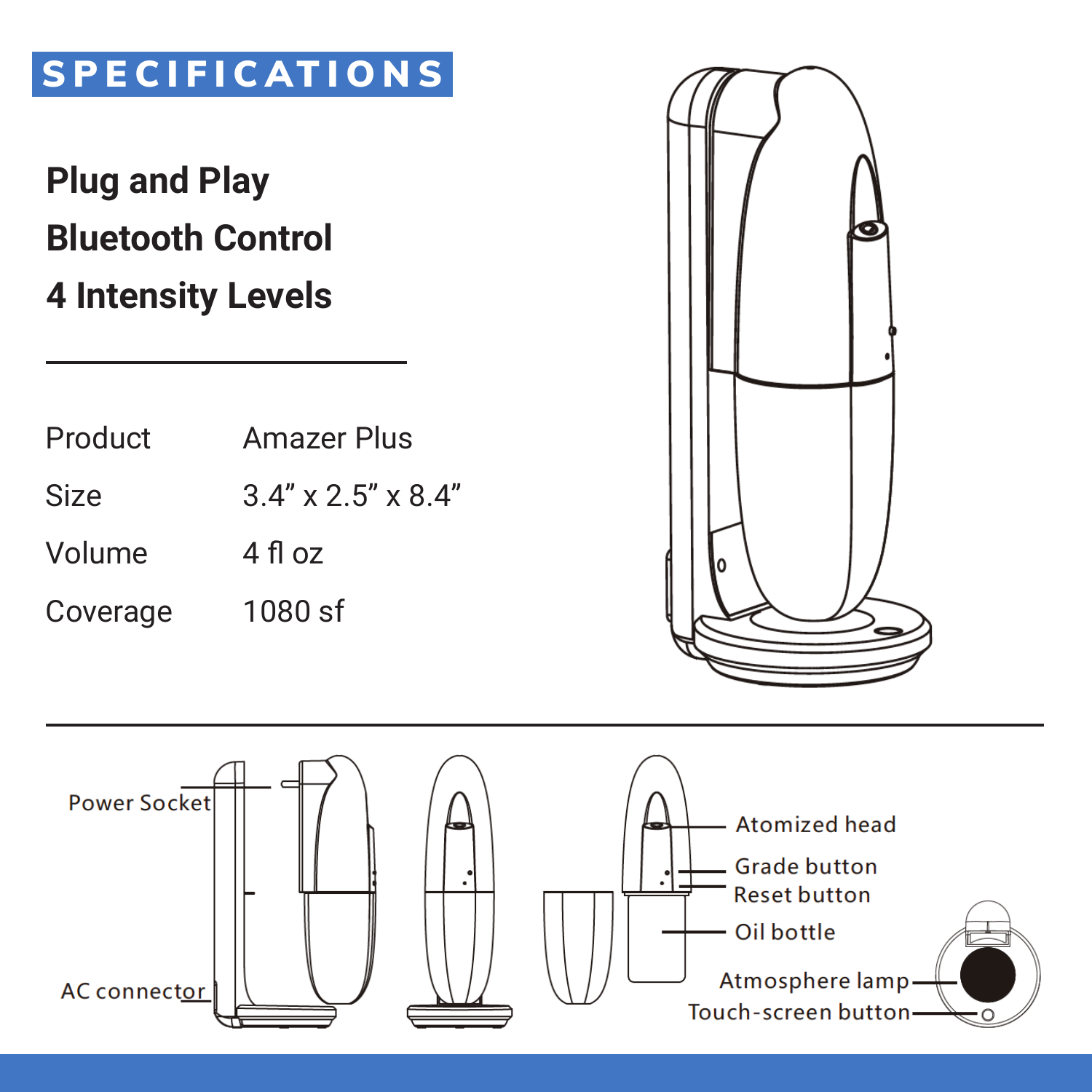## INSTALLATION



- **1.** Unscrew the bottom cap **2.** Fill bottle with fragrance
- 
- 3. Screw the bottle in and the bottom cap
- 4. Plug in to base or outlet



- 1. Plug in power cord to base and outlet
- 2. Plug diffuser into base

3. Short press the button on base to choose light color. Long press to turn the LED light on and off. Colors: Light blue/dark blue/light purple/pink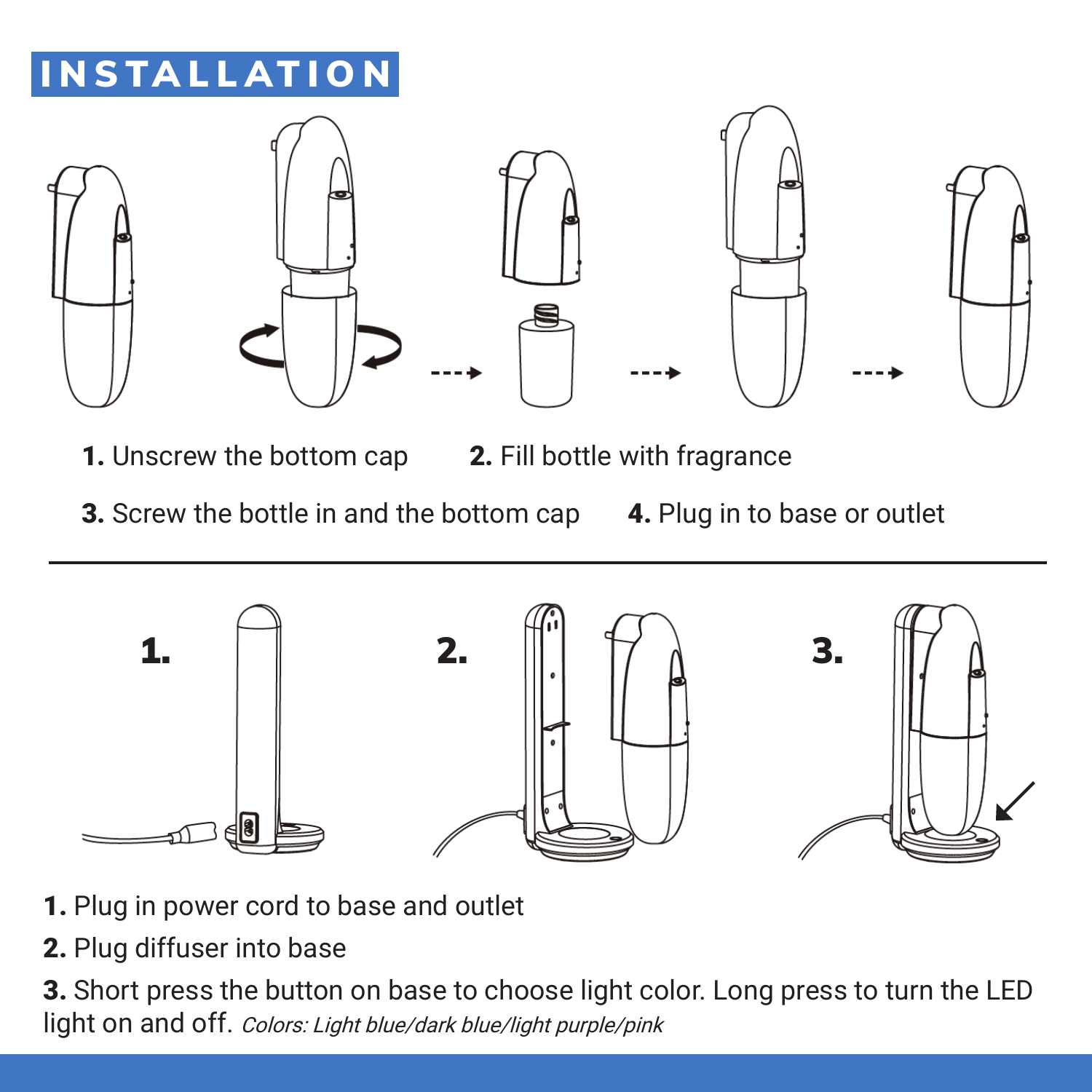## HOW TO OPERATE



NOTES <sup>1. The machine diffuses for 15 seconds for each grade.</sup> 2. Consumption may differ based on grade and oil.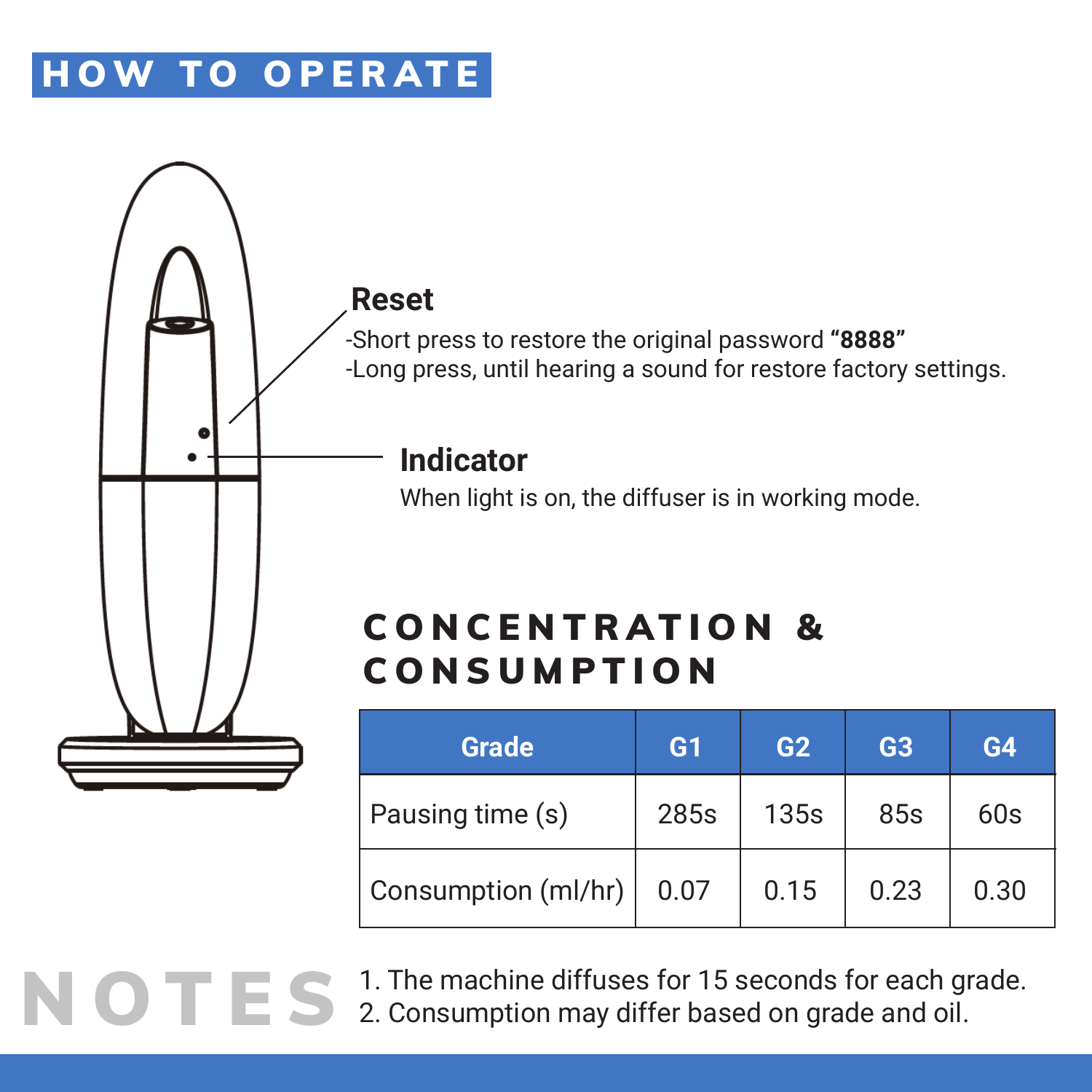## CLEANING DIFFUSER

To protect the life of your diffuser and ensure optimal performance, be sure to clean your diffuser when you **refill the bottle with fragrance, change fragrances or you notice the atomization volume goes weak.**

#### **Steps to Clean:**

- 1. Turn off diffuser
- 2. Unscrew lower cover and take out fragrance bottle
- 3. Soak fragrance bottle in alcohol for 5-10 minutes
- 4. Fill fragrance bottle with isopropyl alcohol, reattach to diffuser and turn on for 5-10 min
- 5. Dispose of alcohol, air out bottle and replace with fragrance

# WARNING

- 1. Please keep the machine vertical. Tilt or lie flatly may cause the oil overflow. The efficiency of the machine may be affected.
- 2. Shall not modify, disassemble or repair the machine. If any failure happens to the machine, please contact our technical personnel.





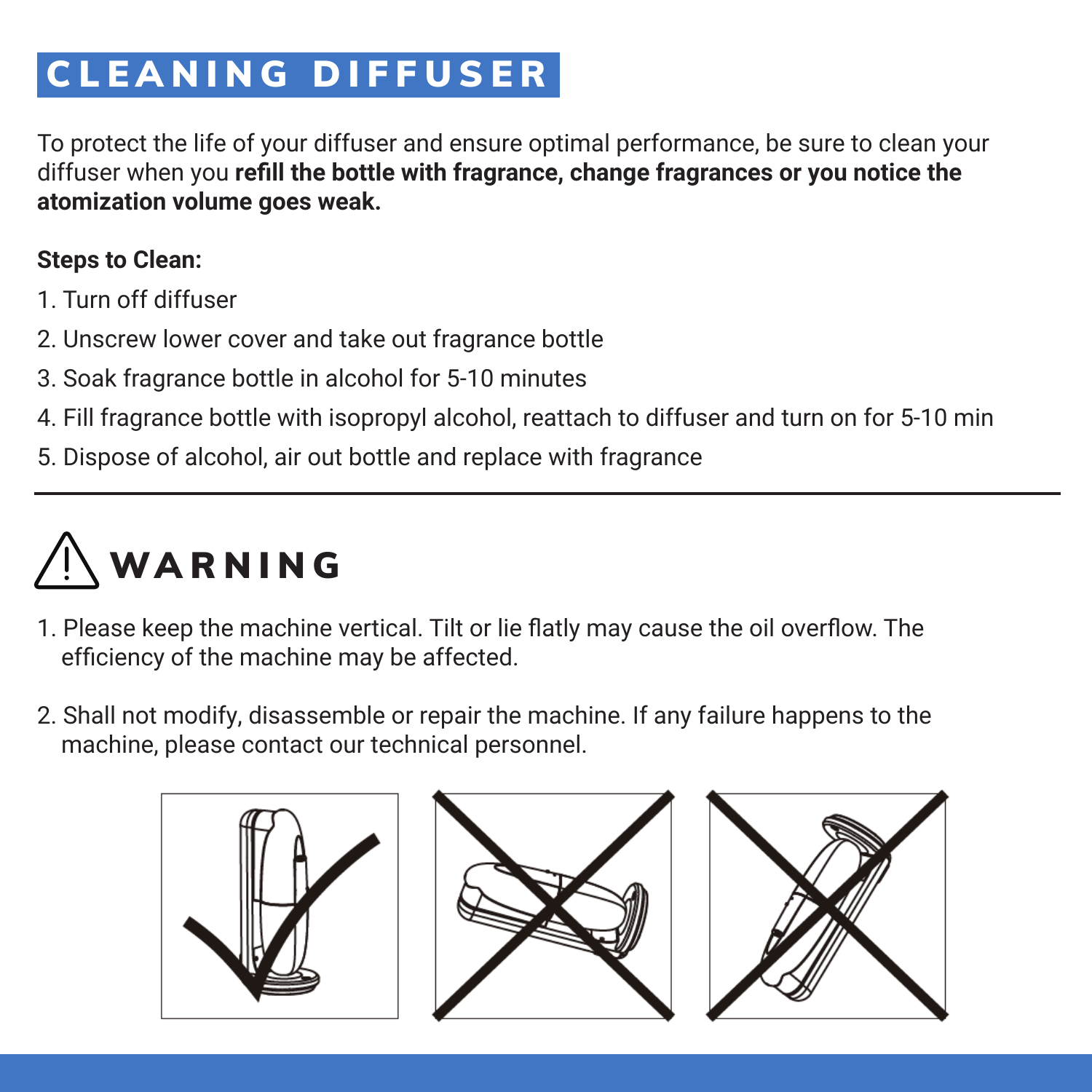## CONNECTING BLUETOOTH

Download the app for more convenience and control. \*Bluetooth connection is not compatible with Amazer Push



- 1. Turn on diffuser
- 2. Open Scent Marketing app on smart device
- 3. Locate diffuser (default name will appear)
- 4. Enter default password 8888
- 5. Customize your diffuser settings



To change default password (8888) to custom password, navigate to the ABOUT tab.

| 3:22               | $\mathbf{u}$ is $\mathbf{v}$ in . |           | 3:22             |                     |
|--------------------|-----------------------------------|-----------|------------------|---------------------|
|                    | <b>Device control</b>             |           | $\leftarrow$     | Change the password |
| Set                | About                             |           | Confirm password |                     |
| PCB version:       | V1.00                             |           |                  |                     |
| Equipment version: | V2.09                             |           | The new password |                     |
| App version:       | 2.4                               |           |                  | Confirm             |
|                    | Change the password               | Customize |                  |                     |
|                    |                                   | Password  |                  |                     |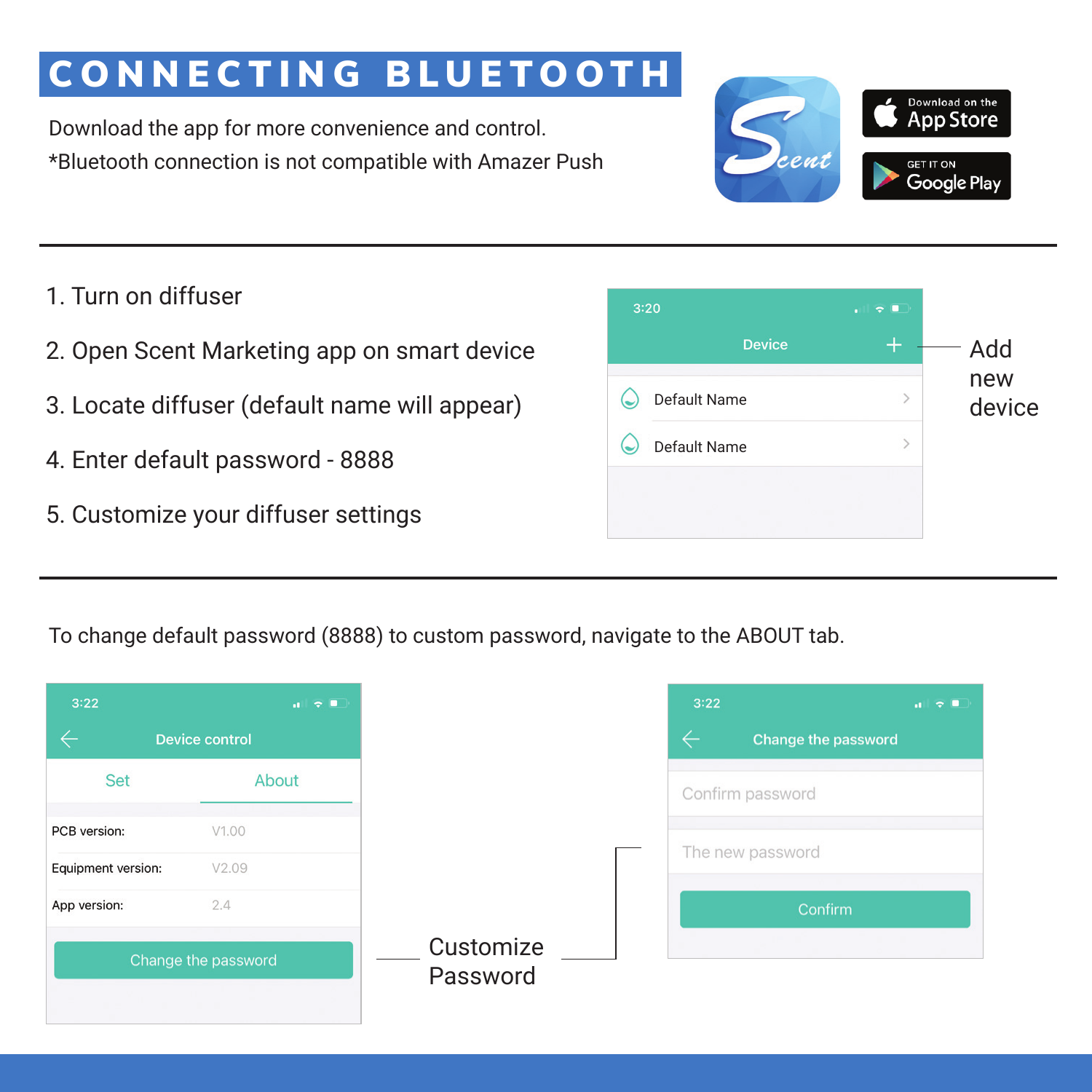## CONNECTING BLUETOOTH

Custom schedule allows you to program multiple start/stop times, intensity levels, and days of operation



For any questions about connecting your diffuser through bluetooth, please contact **customerservice@azairscent.com**